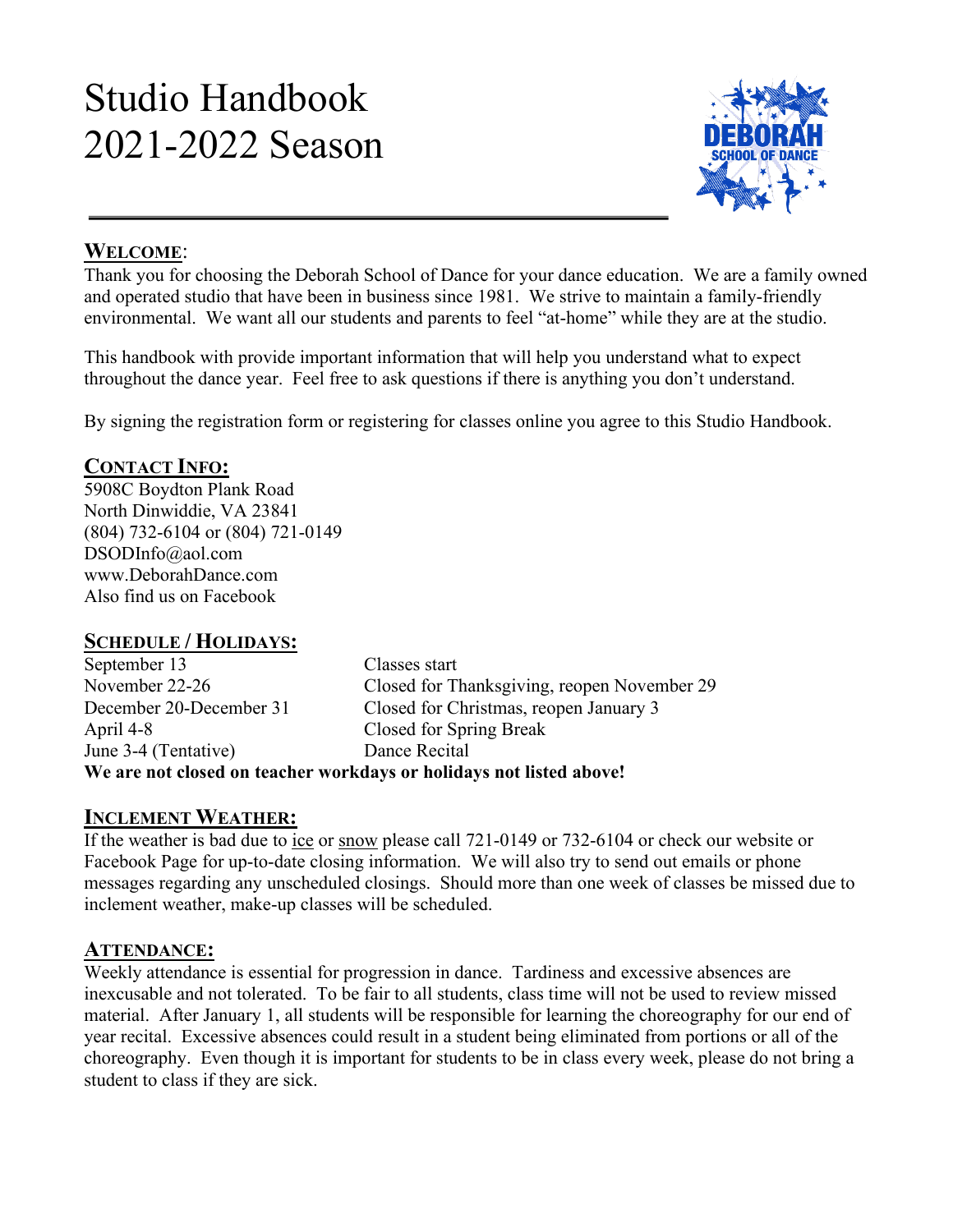## **TUITION POLICY:**

Full season tuition is broken down into either monthly or quarterly installments for your convenience. First installment (nonrefundable) is due at time of registration. All remaining installments are due by the  $1<sup>st</sup>$  of each month (October through May) with a grace period of 5 days. A \$20 late fee will be applied to installments paid on and after the  $6<sup>th</sup>$  of each month. After 2 months of non-payment, a child could be denied access to class until tuition is up-to-date. Tuition paid is non-refundable.

Once registered, tuition installments will be charged each month (October-May) unless proper withdrawal notice is provided. **If a student decides to quit his/her class(es) after the session has started, you are responsible as the child's parent or guardian to let us know in writing that the child has quit.** A class withdrawal form is available on our website, on the Parent Portal or at the front desk. Withdrawal forms must be completed and signed by the person whom signed the registration form. They must be received by DSOD staff prior to the  $1<sup>st</sup>$  of the month in order to stop further tuition installments. You will be responsible for any installments charged prior to receipt of a withdrawal notification regardless of attendance. No refunds are given for non-attendance. Credits may be applied toward another class, sibling or season.

Any tuition and fees not paid in full by May 5, a 10% interest will be charged each month outstanding. Any student with an outstanding balance will be unable to register for the next season until paid in full.

## **TUITION PAYMENT OPTIONS:**

There are several options to help break down your full season tuition into management payments. They include

- Monthly Tuition is payable in 9 installments. First installment (nonrefundable) is due at registration. The remaining 8 installments are due the 1st of each month (October-May). A late fee of \$20 will be applied to payments made after the  $5<sup>th</sup>$  of the month.
- Automatic Monthly You have the option of setting up automatic payments at the time of registration. First payment is paid at the time of registration and the remaining payments are automatically withdrawal the first of each month (Oct-May). You are responsible for making sure all credit card information is kept up-to-date. Late fees will apply if a card is declined for any reason and installment is not paid by the  $5<sup>th</sup>$ .
- Quarterly Tuition is payable in 3 installments due the 1st of September, December and March. A late fee of \$20 will be applied to payments made after the  $5<sup>th</sup>$  of the month.
- Payment in Full There will be a 10% discount for those who pay in full. This discount only applies if paid by the first week of classes. Sorry there are no refunds once you pay in full.

You will receive email and/or phone notifications if your account should become delinquent at any time.

Returned Check Fee: There will be a \$35.00 service charge for all returned checks. Returned checks and fees can only be paid via cash or money order.

## **HOW TO MAKE A PAYMENT**

Payments can be made using cash, check, money order, debit or credit card. Checks and money orders should be made payable to *Deborah School of Dance*. When making payments at the studio please put check, cash or credit card slip in an envelope and put it in the Payment Box located in the waiting room.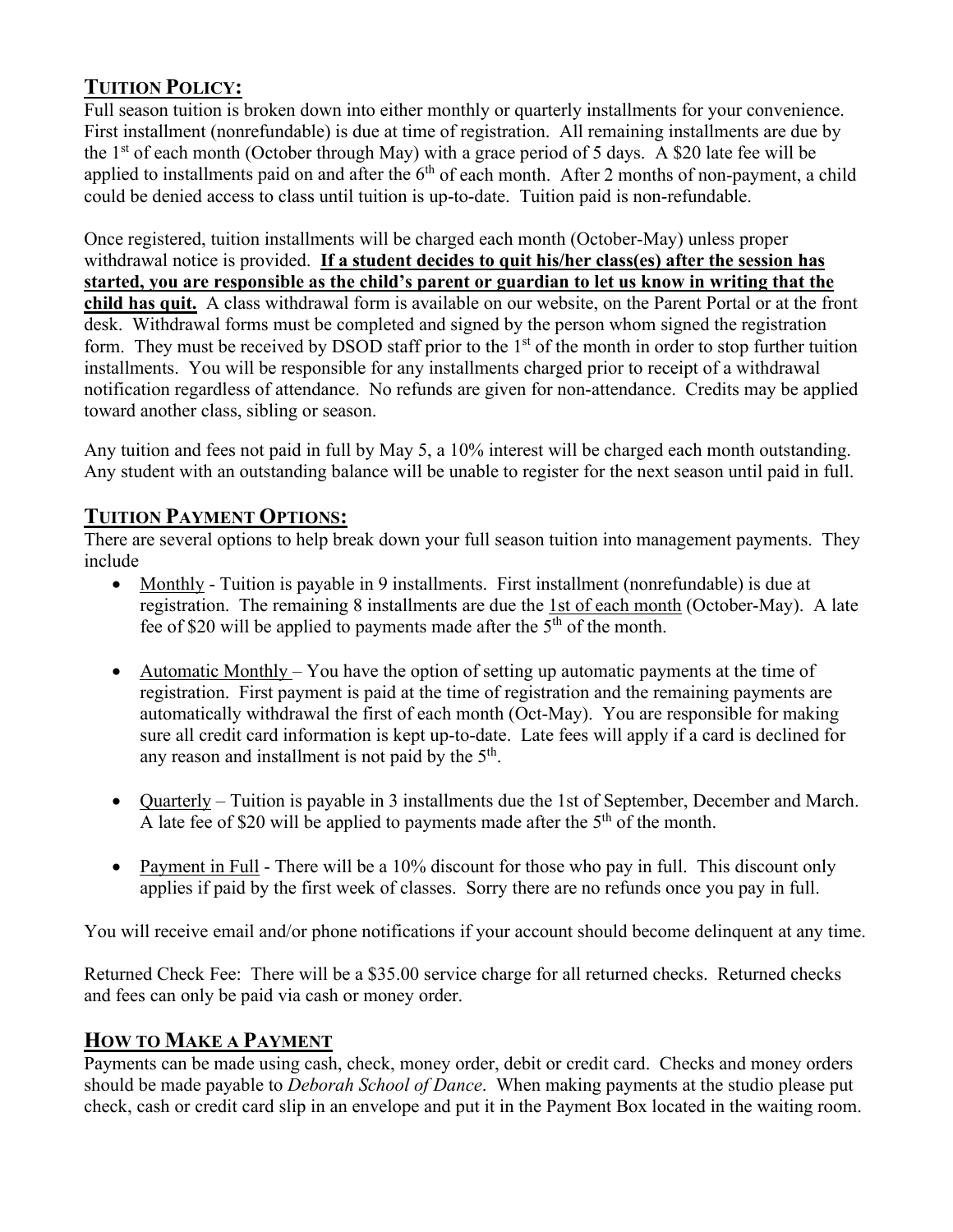Please be sure your child's name is in the memo section of the check, on credit card slip or written on the outside of the envelope so you can be properly credited. You can also make payments via credit/debit online by logging on to our Parent Portal.

Hardcopy statements are no longer printed unless requested. Your account activity is available 24/7 by logging onto the Parent Portal. If you have questions regarding your bill or would like to request a hardcopy of your statement, you can send an email to DSODInfo@aol.com.

#### **DRESS CODE:**

Proper dance attire is required at all classes and rehearsals.

Class Attire Girls – Pink Tights, any color leotard Boys - Sweatsuit or shorts & T-shirt, no jeans No street clothes are allowed in any class!

Shoes

Ballet & Tap

- Age 2-Grade 4: Pink ballet shoes/ Tan flat student taps
- Grade 5+: Pink split sole ballet shoes / Tan Bloch Tap On Buckle Taps
- Boys: Black ballet shoes/ Black lace up tap shoes

Jazz – Tan jazz shoes Baton students – Tan jazz shoes Gymnastic students - Bare feet Hip Hop students – Black jazz sneakers

Absolutely no dance shoes shall be worn outside and no street shoes are allowed in the classrooms.

#### **DANCE SUPPLIES:**

Dancewear, shoes and supplies are available at the studio. We will be happy to measure your child for shoes and dancewear. If not in stock, all items are available in approximately one week.

#### Shoe Trade-In Program

Does your child have a pair of gently used dance shoes that are too small or are no longer needed? Turn in those shoes and receive a \$5 credit toward your purchase of a new pair. Shoes must be in good condition and in colors described in the dress code. Used shoes are also available for sale.

### **CLASS RULES:**

- Hair must be worn up, away from face at all times.
- Proper dance attire must be worn or the student will be unable to participate. No lose fitting shirts or pants. It is recommended that girls age 9+ wear a sports bra under their leotard.
- Proper hygiene is expected. Age appropriate student must use deodorant and it is a good idea to keep deodorant in your dance bag.
- No jewelry (Only post earrings allowed).
- No cell phones in the classrooms.
- No iPods, MP3 players, or tablets in the classrooms.
- No chewing gum.
- No food or drinks allowed in classrooms. Water is allowed as long as it is in a sealed container.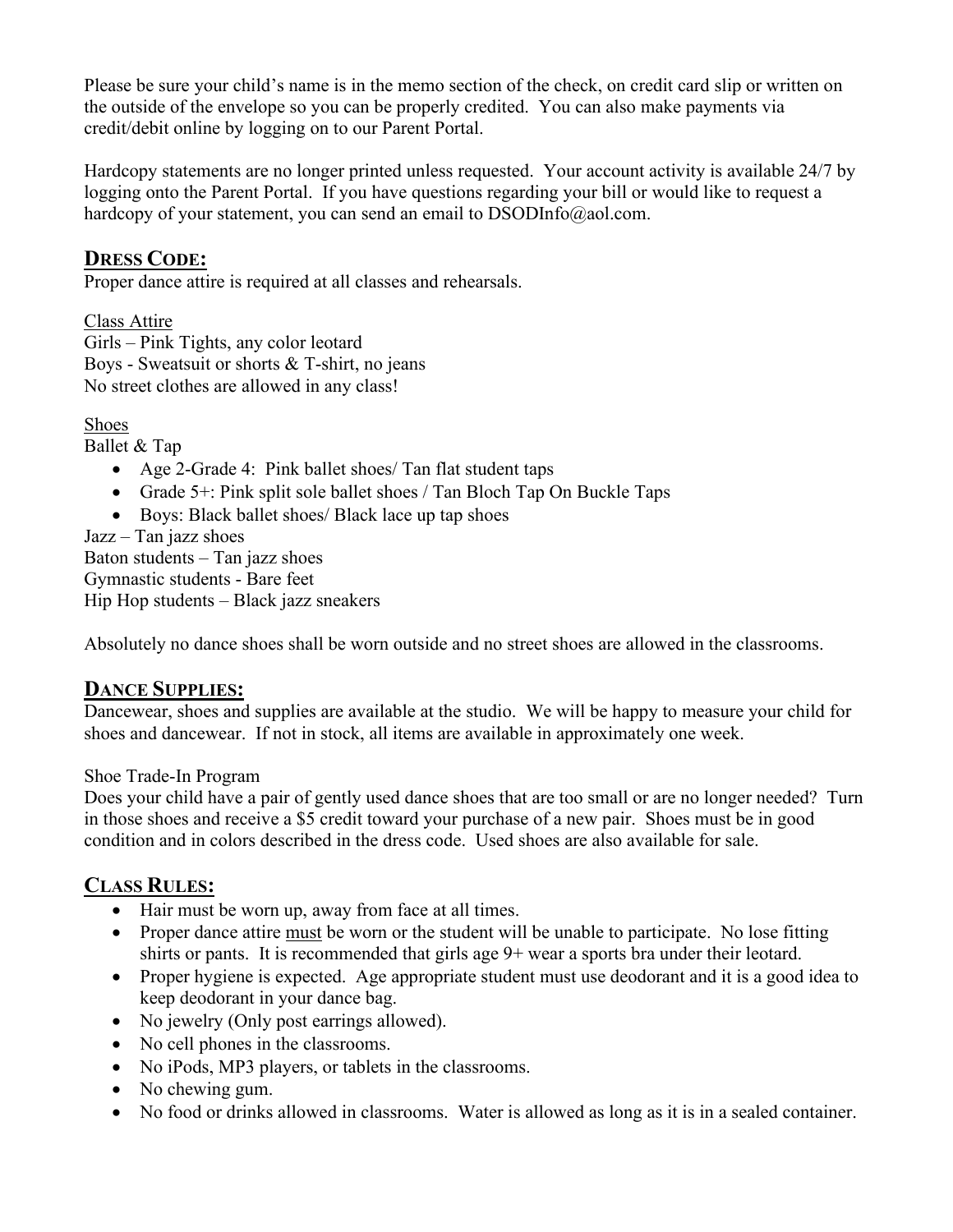- Talking should be minimal during class.
- No walking out of class without permission from the teacher.
- Proper respect for all teachers and assistant teachers is expected.
- No one is allowed in the classroom except students and teachers. Parents, friends or guest must wait in the waiting room.
- Students must be on time and ready for class, which would include proper dress and shoes.
- Students must be picked up no later than 5 minutes after class has ended.
- Students are to remain in the building until a parent or guardian comes inside to pick them up.
- **Absolutely NO dance shoes should be worn outside. Dance shoes are not made to hold up in outdoor conditions and wearing them outside brings dirt into the studio and can damage the dance floors. Wearing dance shoes outdoors will also shorten the life of the shoes. Please be courteous, protect your investment so we can protect ours.**

### **DANCE RECITAL AND COSTUMES:**

Beginning in January, all classes will begin working on choreography that will be performed at our end of year recital. This performance is usually scheduled for late May-early June and will be held at Virginia State University. Exact date will be posted once available.

All classes require a costume for the recital. Dance tights are included in the price of costumes. Kinderdance through Grade 1 classes will have 2-in-1 costumes; all other classes require one costume per class. Dance tights come with the costumes. A 2-in-1 costume is one costume that can be worn in two or more ways for different looks.

Price of costumes: All classes (all sizes) \$75.00 per costume

Half of the costume money is due by November 1. A \$20 late fee will be applied if not paid by November 5. The second half is due by December 1. Again, a \$20 late fee will be applied if not paid by by December 5. Costumes not paid in full will not be ordered. No child will receive their costume(s) until full payment of tuition and fees is received. Costumes will be passed out during Parents' Week in May.

All costumes are ordered by January 1. Costume orders cannot be cancelled thus there are no refunds should your child decide to quite classes after that date. You will be responsible for full payment of costume(s) once they are ordered. We cannot guarantee on-time delivery of costumes ordered after January 1 due to late payment. If the option for expedited shipping is available on late orders, that additional fee will be passed to the parent.

If your child will not be participating in the recital, please let us know no later than November 1.

#### **PARADES & SPECIAL PERFORMANCES:**

Participation in the parade and special performances are optional. A Deborah School of Dance sweatsuit may be required for the parade.

| Dinwiddie County Fair      | Cancelled for 2021 |
|----------------------------|--------------------|
| Dinwiddie Christmas Parade | Saturday, TBD      |